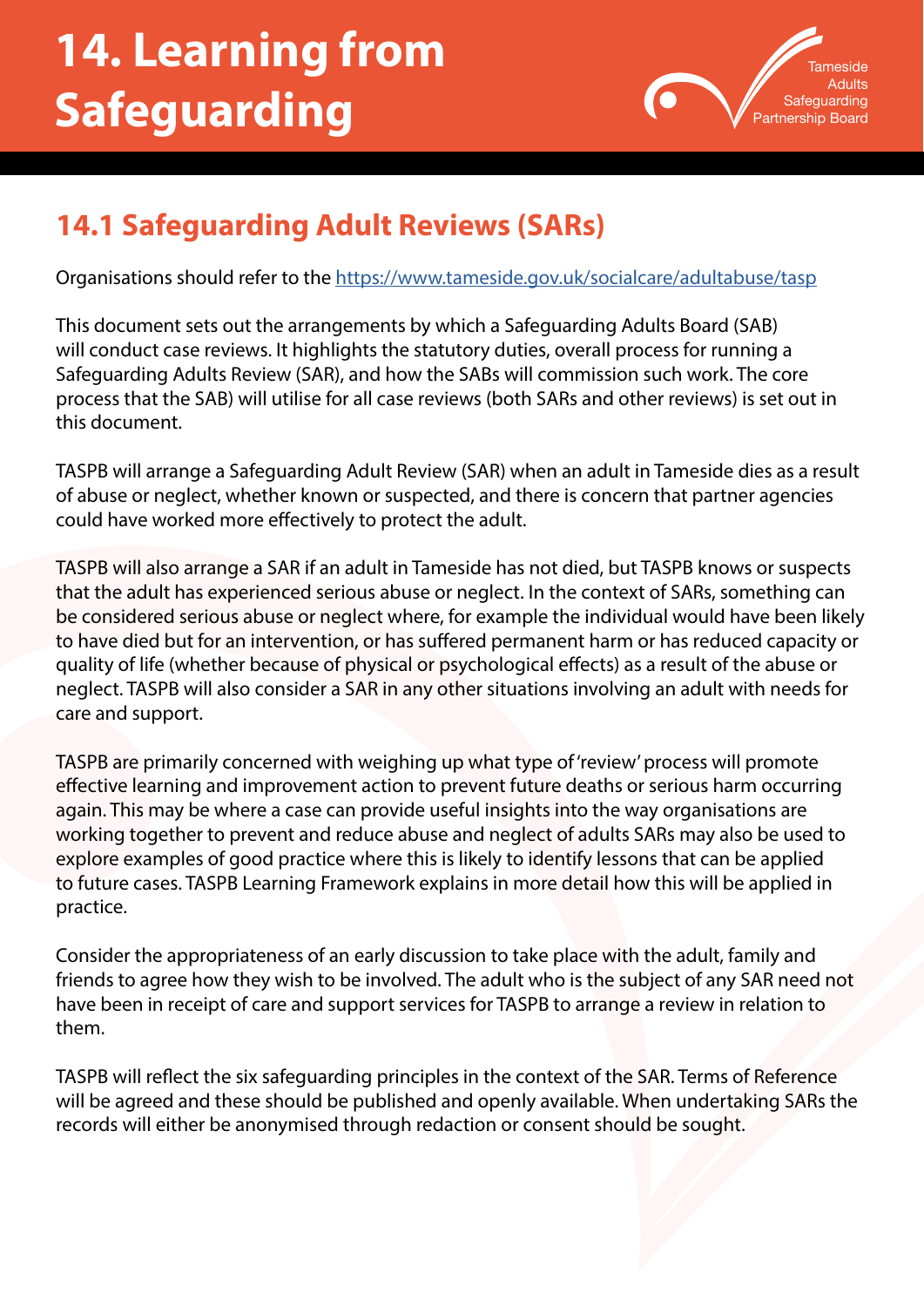The following principles will be applied by TASPB and partner organisations to all reviews:

- There will be a culture of continuous learning and improvement across the organisations that work together to safeguard and promote the wellbeing and empowerment of adults, identifying opportunities to draw on what works and promote good practice.
- The approach taken to reviews should be proportionate according to the scale and level of complexity of the issues being examined.
- Reviews of serious cases should be led by individuals who are independent of the case under review and of the organisations whose actions are being reviewed.
- Professional's should be involved fully in reviews and invited to contribute their perspectives without fear of being blamed for actions they took in good faith; and families should be invited to contribute to reviews. They should understand how they are going to be involved and their expectations should be managed appropriately and sensitively.

TASPB will seek to determine what the relevant agencies and individuals involved in the case might have done differently that could have prevented harm or death. This is so that lessons can be learned from the case and those lessons applied to future cases to prevent similar harm occurring again. Its purpose is not to hold any individual or organisation to account. Other processes exist for that, including criminal proceedings, disciplinary procedures, employment law and systems of service and professional regulation, such as CQC and the Nursing and Midwifery Council, the Health and Care Professions Council, and the General Medical Council.

It is vital, if individuals and organisations are to be able to learn lessons from the past, that reviews are trusted and safe experiences that encourage honesty, transparency and sharing of information to obtain maximum benefit from them. If individuals and their organisations are fearful of SARs their response will be defensive and their participation guarded and partial.

The process for undertaking SARs should be determined locally according to the specific circumstances of individual circumstances. No one model will be applicable for all cases. The focus must be on what needs to happen to achieve understanding, remedial action and, very often, answers for families and friends of adults who have died or been seriously abused or neglected. The recommendations and action plans from a SAR will be followed through by the Safeguarding Adult Board.

TASPB will endeavour to ensure that there is appropriate involvement in the review process of professionals and organisations who were involved with the adult. The SAR should also communicate with the adult and, or, their family. In some cases it may be helpful to communicate with the person who caused the abuse or neglect.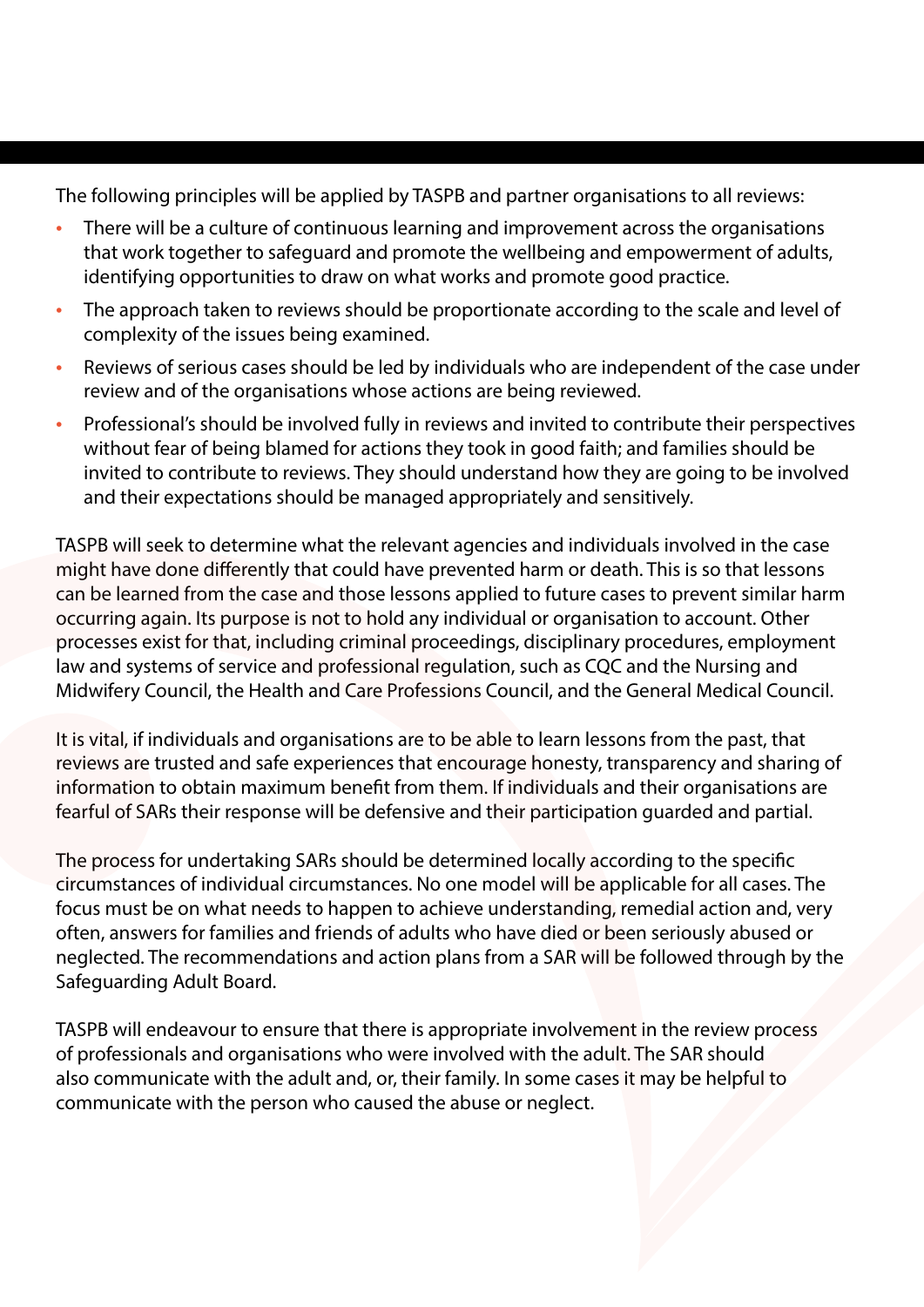It is expected that those undertaking a SAR will have appropriate skills and experience which should include:

- Strong leadership and ability to motivate others.
- Expert facilitation skills and ability to handle multiple perspectives and potentially sensitive.
- and complex group dynamics.
- Collaborative problem solving experience and knowledge of participative approaches.
- Good analytic skills and ability to manage qualitative data.
- Safeguarding knowledge.
- Inclined to promote an open, reflective learning culture.

TASPB will aim for completion of a SAR within a reasonable period of time and in any event within six months of initiating it, unless there are good reasons for a longer period being required; for example, because of potential prejudice to related court proceedings. Every effort will be made while the SAR is in progress to capture points from the case about improvements needed; and to take corrective action.

## **14.2 Links with other reviews**

When victims of domestic homicide are aged between 16 and 18, there are separate requirements in statutory guidance for both a child Serious Case Review (SCR) and a Domestic Homicide Review (DHR). Where such reviews may be relevant to SAR (e.g. because they concern the same perpetrator), consideration should be given to how SARs, DHRs and SCRs can be managed in parallel in the most effective manner possible so that organisations and professionals can learn from the case. For example considering whether some aspects of the reviews can be commissioned jointly so as to reduce duplication of work for the organisations involved.

In setting up a SAR, TASPB will also consider how the process can dovetail with any other relevant investigations that are running parallel, such as a child SCR or DHR, a criminal investigation or an inquest.

Prior to a SAR commencing TASPB chair will communicate with the Coroner as appropriate to notify them of TAPB intentions to conduct a SAR. Any SAR will need to take account of a coroner's inquiry, and, or, any criminal investigation related to the case, including disclosure issues, to ensure that relevant information can be shared without incurring significant delay in the review process. It will be the responsibility of the manager of the SAR to ensure contact is made with the Chair of any parallel process in order to minimise avoidable duplication.